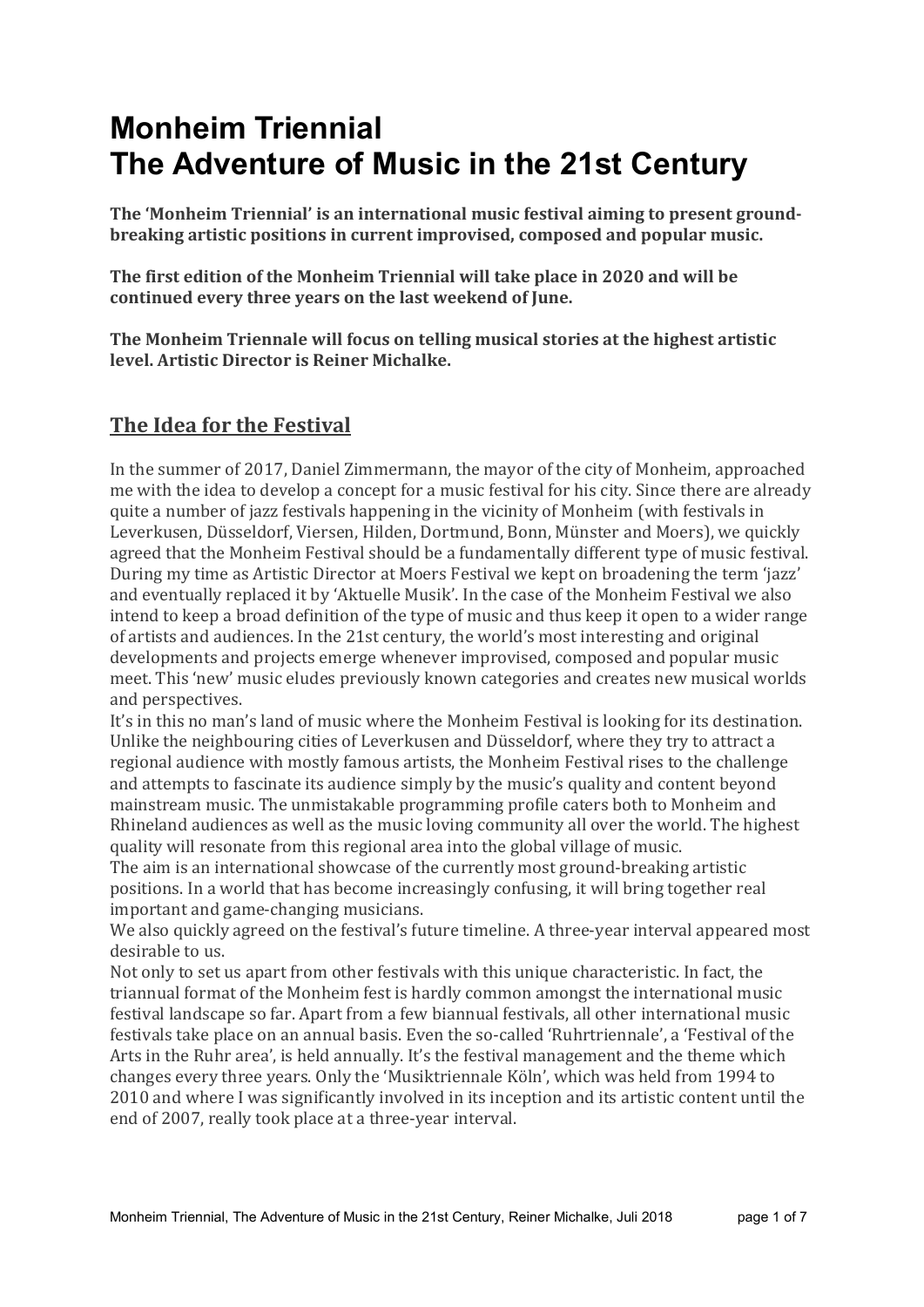The three-year interval has numerous advantages for the festival's content planning. It makes it possible to fully complete a festival before starting to plan the programme for the next, rather than having to plan the next festival while the current one is still running, as is the case with annual festivals. Another advantage of the three-year cycle is that it triples our choice of programme planning possibilities compared to an annual festival. This is particularly important at a festival dedicated to current contemporary music which relies on the artistic-musical productivity and creativity of its featured international artists.

## Historic Spotlight: Music Festivals

Among the world's oldest music festivals still being held today is the Bayreuth Festival, set up in 1876 and showcasing Richard Wagner's compositions. The world's leading festival in the area of New Composed Music is the 'Donaueschingen Chamber Music for the Promotion of Contemporary Audio Art', originating from 1921.

Surprisingly, the world's oldest Jazz Festival also takes place in Germany – and not in the US. It is the 'German Jazz Festival' in Frankfurt/Main which was first launched as a showcase in 1953 to annually present 'something of the best that Germany has to offer in the area of jazz'. A year later, the first jazz festival in the USA was created: the 'Newport Jazz Festival', which was run by its founder George Wein until 2015.

In 1967, the 'Monterey Pop' in California was set up as the first big pop festival, closely followed by the 'Woodstock Music & Art Fair', which took place north of New York City in 1969 and was to remain a one-off event.

Inspired by the open-air-character of the Woodstock Festival, the 'International New Jazz Festival Moers' in the Lower Rhine area of Germany was first launched in 1972 and remained a leading European festival for many, many years to follow. It changed the definition of jazz music and it invented a new type of festival. Over the next six years, the stylistically related festivals in Willisau, Switzerland (1975) and in Saalfelden, Austria (1978) followed suit. All three festivals started out as open-air festivals and have changed to indoor venues by now. The 'Big Ears Festival' which is hosted in the rather small city of Knoxville/Tennessee since 2009, is a new type of music festival for early 21st century music, attracting and inspiring music lovers from all over the world. And it managed to get the New York Times to call it the best in the world.

The Monheim Festival wants to build on the traditions of these successful festivals, which reinvented music and redefined our understanding thereof. The Monheim Festival also focuses on transformation and change, as well as its own structure and rhythm, and plans to embed the festival in its city and cooperate with its people.

## The Festival and the City

It is crucially important for all music festivals to achieve a high percentage of acceptance in their respective urban societies. This is very different for each city. While a Heavy Metal festival such as 'Wacken Open Air' can assume a 100 % approval rate among its local population, Moers' citizens have traditionally been rather reserved about their Moers Festival.

A festival's acceptance rate by its citizens is as varied as the festivals are themselves, so there is certainly no magic formula. Whenever a new festival is being created, the obvious mistakes made elsewhere should not be repeated. However, it is more important to learn from positive examples and to look at success stories.

In a recent study conducted by the University of Paderborn about the success of music festivals, scientist prof. Dr. Beate Flath mentioned two factors that led to the success of the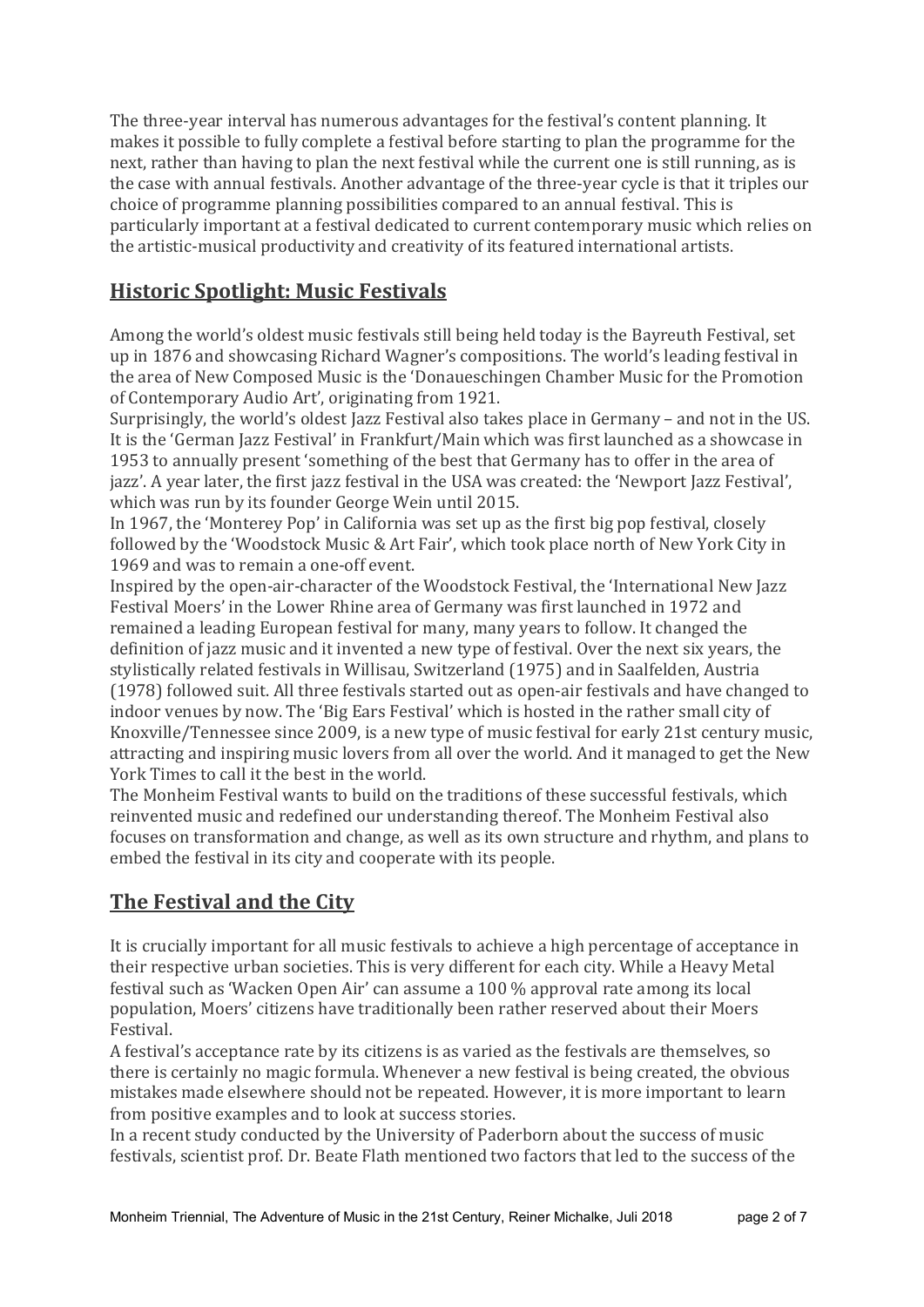annual singer-songwriter festival 'Orange Blossom Special' (founded in 1997), held at the Whitsun weekend at Beverungen, North Rhine-Westphalia:

1. All the important forces, i.e. organisers, the city and all cultural mediators worked together from the very beginning and have 'grown with the festival', local companies were involved right from the start and recognised the opportunities arising from the creation and the regional added value early in the piece.

2. When asked how the local population accepts a highly specialized, innovative music programme, Flath refers to the high credibility of the programme makers, especially when they are constantly evolving and don't stick to the familiar. Credibility is based on the highest level of professionalism, experience, networking and courage.

A good example for successfully establishing a new festival with a by all means challenging programme as well as unknown to large parts of the population is the above mentioned 'Big Ears Festival' in Knoxville/Tennessee. Apart from the festival's founder Ashley Capps, it was the democratic mayor Madeline Rogero who was an important supporter of the festival. During the first couple of years, the audience consisted predominantly of visitors from the city and the immediate region itself. After a few years the festival increasingly attracted the media and audience from further afield, first from within the US and later also worldwide, with sold-out concerts in 2018.

At both festivals, it was the regional population who first placed their trust in their festival and thus laid the foundation for further success. In the case of the 'Big Ears Festival', it does not matter that the music on offer does not correspond with the usual listening habits of the people in Tennessee.

Perhaps it was even an advantage that it was in fact completely contrary. The city's citizens backed their festival because they felt the innate need to do so. Knoxville, the number three city in state of Tennessee following Memphis and Nashville, wanted to show that the city had something to offer and should be taken notice of beyond its borders. The city's setting, the venues used, the festival's marketing and graphic image, the positive media coverage, but above all its consistent programming beyond mainstream created a high level of credibility. Such high credibility that everyone, even those who couldn't relate to the presented music, felt the festival's uniqueness could become the key to its national and international recognition. The people were proud of their city and wanted to symbolically show 'the world' what they could do with their festival.

#### Artist in Residence

In order to communicate the festival contents, I plan to set up a comprehensive cultural communication programme in Monheim together with the musician Achim Tang, who was the Moers 'Improviser in Residence' for all of 2011 and is one of the most experienced experts in the field of music communication in our Republic. The aim is to promote an understanding of contemporary music, to create a vital link between the festival and urban society as well as to offer artistic stimulus for a sustainable cultural development of the city. This entails conceptual work (development and support of cultural education programmes, concerts and other events), practical project work (plan and implement own artistic and educational projects) as well as the initiation and organisation of projects which connect the festival with the city's cultural educational programmes (integration of focal points and/or featured artists of the festival programming into the city's cultural educational programming). All our activities intend to aim for extensive cooperation with local institutions such as music schools, art schools, Sojus 7 and others.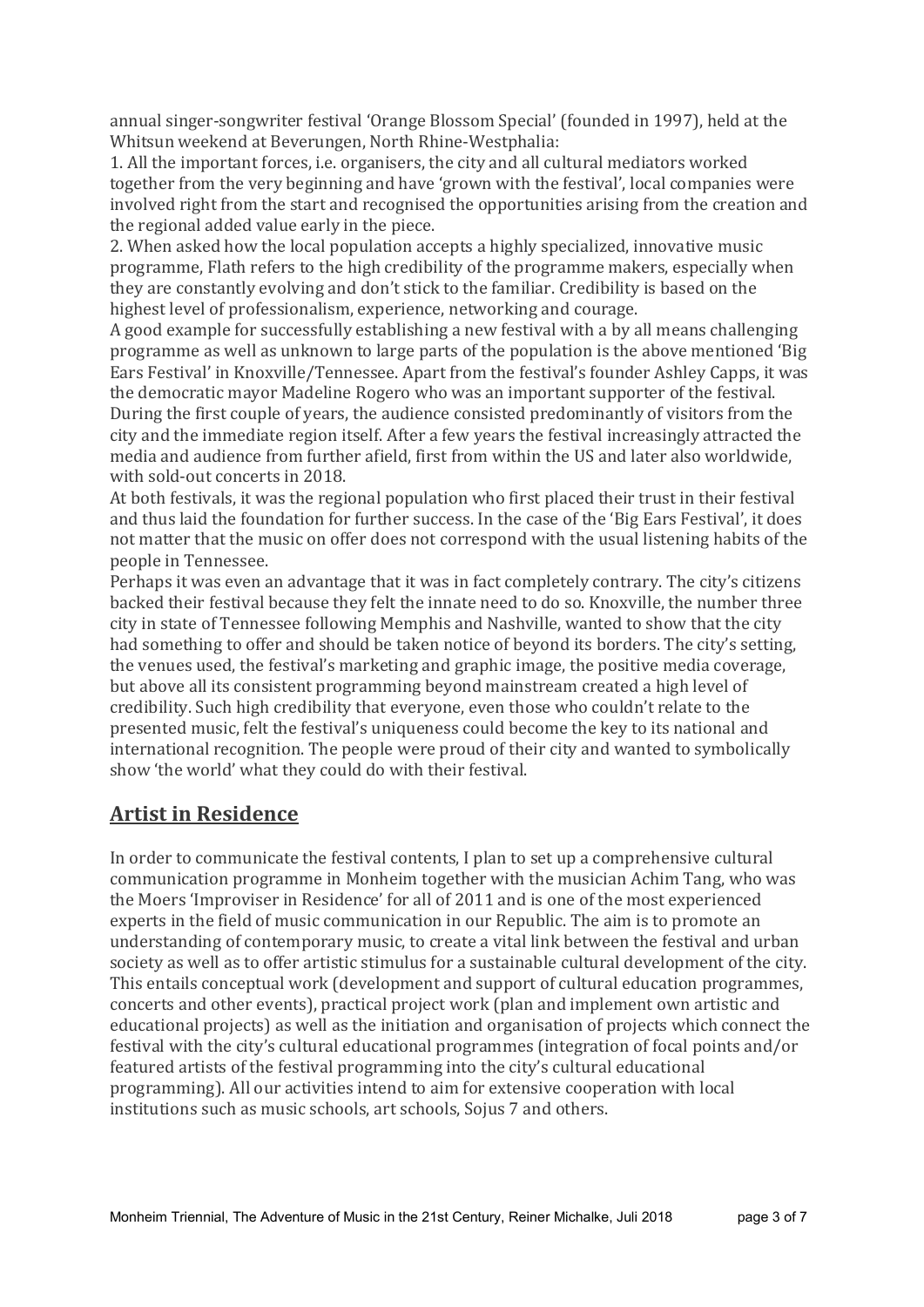#### Why Monheim?

The city of Monheim/Rhine is situated in a remarkable geographical location. Located exactly in between the two major cities Cologne and Düsseldorf, and therefore in the heart of Europe's most populous region after Greater London. At the same time Monheim is quiet and almost secluded, offering the ideal setting for an internationally oriented and embraced (cultural) event.

From Cologne (one million inhabitants) and Düsseldorf (600,000 inhabitants) to Monheim, it takes one hour by bicycle, 40 minutes by public transport and 20 minutes by car. Equally stunning is Monheim's location along one of Europe's most important waterways: the Rhine river. From Cologne it would take just one hour to reach Monheim by ship, whereas it would travel twice as long upstream from Düsseldorf.

In recent years, the cultural location Monheim has built up a versatile cultural infrastructure for children and teenagers. Based on the realisation that the future and social peace in our cities can only be achieved through the development of children and teenagers, Monheim has set itself the goal of being a 'capital city for children', regardless of their social or national origin.

With the 'MoMo – Music School for All' model, the Monheim Music School has done pioneering work since 2005. It was the first music school in Germany to introduce free instrumental music lessons, comparable to the Norwegian 'Kulturelle Skolesekken' (cultural backpack). These are held once a week at all primary schools in Monheim and started long before the state of North Rhine-Westphalia launched its model 'Jeki – An Instrument for Every Child'. In 2015, the music school was built and opened, an exemplary building in terms of size and equipment.

And there are other remarkable projects in the field of cultural education. Worth mentioning are the activities at the Ulla-Hahn-Haus, which focus on conveying literature to children and teenagers; since 2014, the school project 'Wortmalerei' (Word Painting) which regularly connects visual arts with literature and shows the its pieces; and the planned extension of the socio-cultural centre Sojus 7 with its activities for teenagers and young adults.

These cultural projects and cultural educational activities constitute an essential foundation and create credibility for the establishment of an international music festival. Monheim's self-image in dealing with art and culture ultimately convinced me to follow through with Monheim's proposal for a new music festival.

However, another aspect makes Monheim the perfect city to host such a major cultural event which deliberately choses to set itself apart from cultural and social mainstream. Monheim has taken its own political path, formulated goals and made itself economically independent. Today, Monheim is not only one of the most child-friendly cities in Germany, but also boasts a 'welcoming culture' that welcomes new, foreign and different things and does not exclude them.

#### The Programme

It would be way too early and not constructive to put a name to parts of the intended programming or even artists for the future festival at this point. However, it is possible to describe some corner stones which clarify the nature of its intended programming. The quintessence of the programme is to present the most important contributions, created in new and remarkable ways in the area of contemporary music by musicians from all over the world. We plan to present and document international music at the crossroads where the new, the unknown and the unexpected meet. The presented contemporary music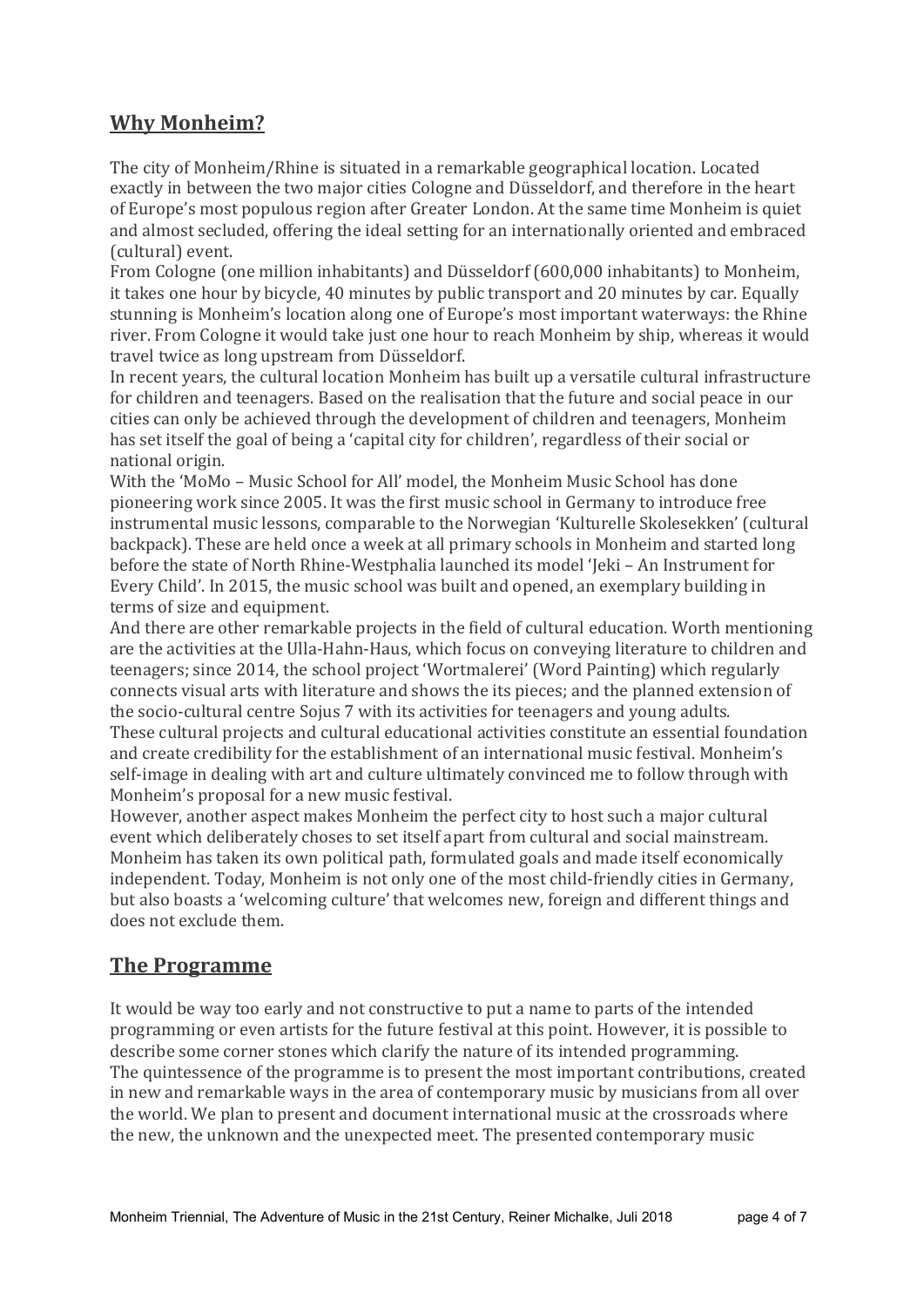includes New Composed Music, Improvised Music and Jazz as well as Popular Music, which is open to experimentation and exploration.

An example for this would be that the musicians Miles Davis, Jimi Hendrix, John Lennon and Karlheinz Stockhausen, who were still comparatively unknown in the 1960s, were all connected by an invisible artistic force field. Only later did we learn that they knew about each other and appreciated one another. These artistic force fields have always existed and still exist today. It is the aim to find them and to make them tangible in a festival context. The programme which ideally functions as a benchmark for the production and creative power of international artists, is framed by set themes and commissioned works. One possible theme would be the complete works of an outstanding musician of the 20th century and to examine the question which impact his or her work has on 21st century music.

Another part of the programming would be to award contract compositions or concepts. To a certain extent, this would enable artists to detach themselves from the dependence on artistic productivity and to actively intervene in the artistic production process.

As far as all these programme projects are concerned, the quality of their selection will be crucial. Although it is possible, with some listening experience, to distinguish good music from bad music, it takes a lot of knowledge, experience and instinct to distinguish good music from very good music.

Since it is hardly possible for a single person to keep up with the entire range of international music creation at eye level, I intend to appoint a supporting team of curators who research and keep an eye on to be agreed areas.

The appointed curators and especially me as Artistic Director of the festival will sincerely aim to reflect political developments of a constantly changing world in our festival programme, in particular the consequences of migration and displacement.

## Timing and Location

The first festival edition will take place in 2020. Since the planned refurbishment of the former Shell fuelling station into an event venue, aka the future festival centre "Kulturraffinerie K714", will not be completed by then, this first edition would be a kind of three to five day 'trailer'.

The first complete festival edition, with the above-mentioned full programming, will first be held in 2023. It will consist of at least five festival days with approximately 80 programme contributions. Further editions will be held in 2026 and 2029.

These major festival editions will be 'interrupted' by so-called one-day 'Interludes' during the years in between. The purpose of the 'Interludes' is to continuously increase the anticipation of the actual main event, as well as to ingrain the festival date in the long-term memories of both regional and international visitors, as well as media representatives. At the same time this single day of concerts would be a good occasion to draw attention to the Monheim Festival in regional, national and international media once a year.

The last weekend in June is considered to be ideal timing for the festival, one week before the start of the school holidays in North Rhine-Westphalia. The summer temperatures allow for additional outdoor concerts at this time of year. There are no comparable events around that time anywhere the world which might compete with our festival.

Only the festival timing in even years may cause a conflict of interest, as the 2020 UEFA European Football Championship and the 2026 FIFA World Cup will be held from mid-June to mid-July. However, this would only affect the concerts on a single evening. Plus only if the German team qualifies for the respective tournaments and makes into the round of sixteen.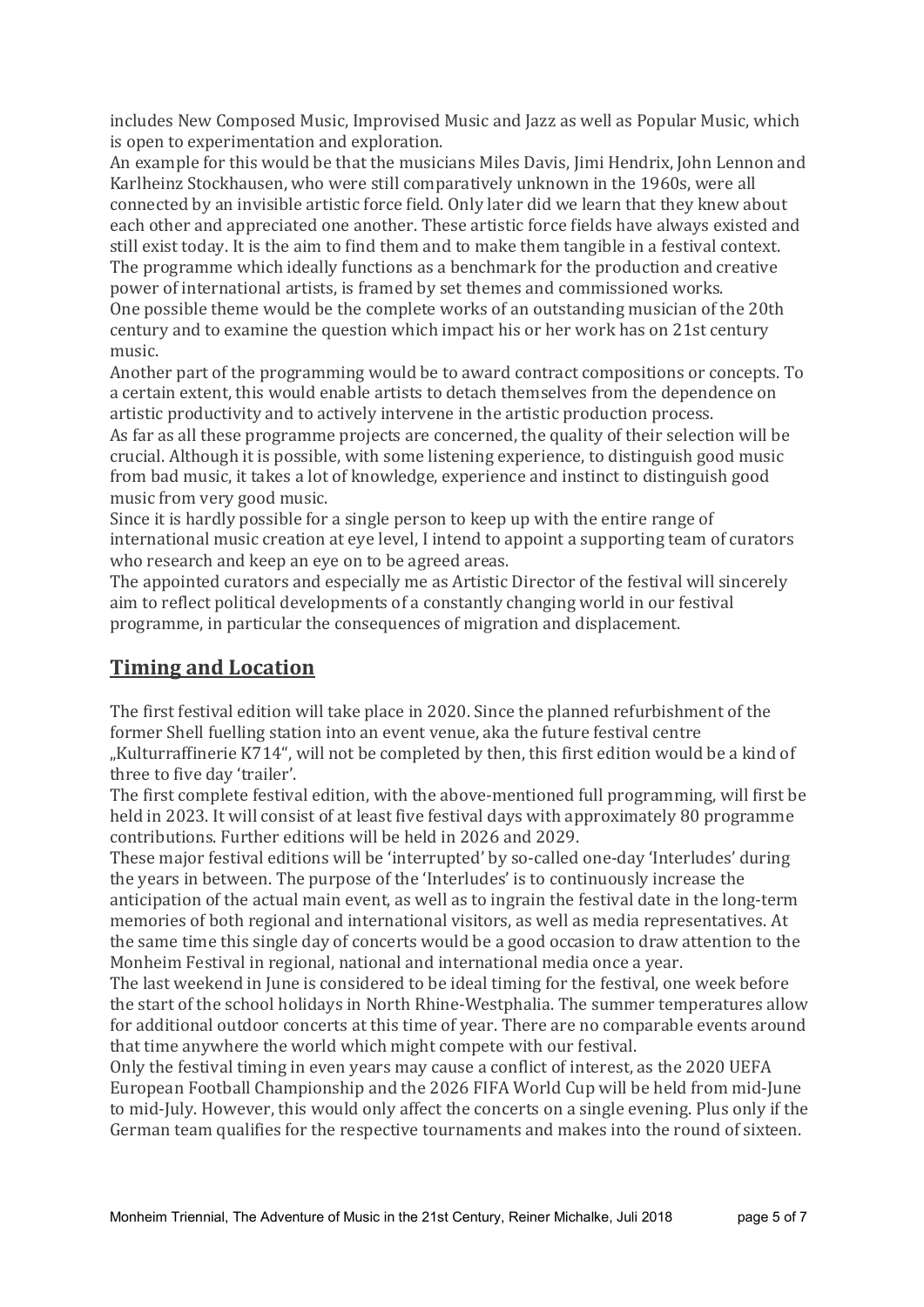#### The Venues

Apart from the mentioned festival centre in the presently refurbished former Shell fuelling station on the banks of the river Rhine ('Kulturraffinerie K714'), which is due to be completed before 2023, other planned festival locations include the auditorium of the Otto-Hahn-Gymnasium, the Sojus 7 event centre as well as various 'special' locations such as the Marienkapelle or the open-air theatre. Furthermore, it is planned to incorporate Monheim's entire public space for festival events. Sound installations, stages for various free-of-charge concert formats and musical interventions will be hosted throughout the city.

#### Branding

Due to the above-mentioned task of developing a festival which

– is integrated into urban life from the very beginning,

– has a programme profile that is unique in the world and

– pursues the goal of achieving greater reach as early as possible,

the branding process is of great importance. The proactive parties within Monheim's urban society should be involved in this process to avoid a gap between local needs and international requirements from the very start.

In this process, the mission statement of the festival will have to be defined, the festival name has to be found or confirmed and the development of the corporate design will have to be prepared. The resulting corporate identity must clearly highlight the unique selling proposition of the project.

When developing a new 'product' which does not have a market yet and won't have a market according to the rules of supply and demand in the foreseeable future, it is particularly important to create curiosity and interest by means of communication and marketing.

Whether an event becomes a brand can neither be planned, nor controlled. There are however a few basic rules which give this possible aim the necessary push. The development of a new international brand in the cultural area is not just about getting as many people as possible to visit this event, it is at least equally important to convey values with the brand and aim to achieve an international impact.

In 1997, 2002 and 2012, Markus Müller, the long-standing media spokesman for the 'documenta' in Kassel, conducted surveys asking (more than 2,500 participants each) the question, "Why are you coming to the 'documenta'?" His conclusion: "I can prove that a clearer profile makes the decision to come much easier for the addressed individuals. Among its addressees, the 'documenta' is regarded to be the most important exhibition for the contemporary art worldwide, which is further strengthened by controversies concerning this statement. To what extent this is true or not does not matter, what is important is that the Documenta is perceived in this way. The more popular the content, the less specific is the audience's interest. Meaning that visitors would not come for the 'Documenta', but rather for content A."

In addition, I plan to document the development of the festival in a scientific, empirical and (video) documentary way from the very beginning in order to make this process transparent and comprehensible.